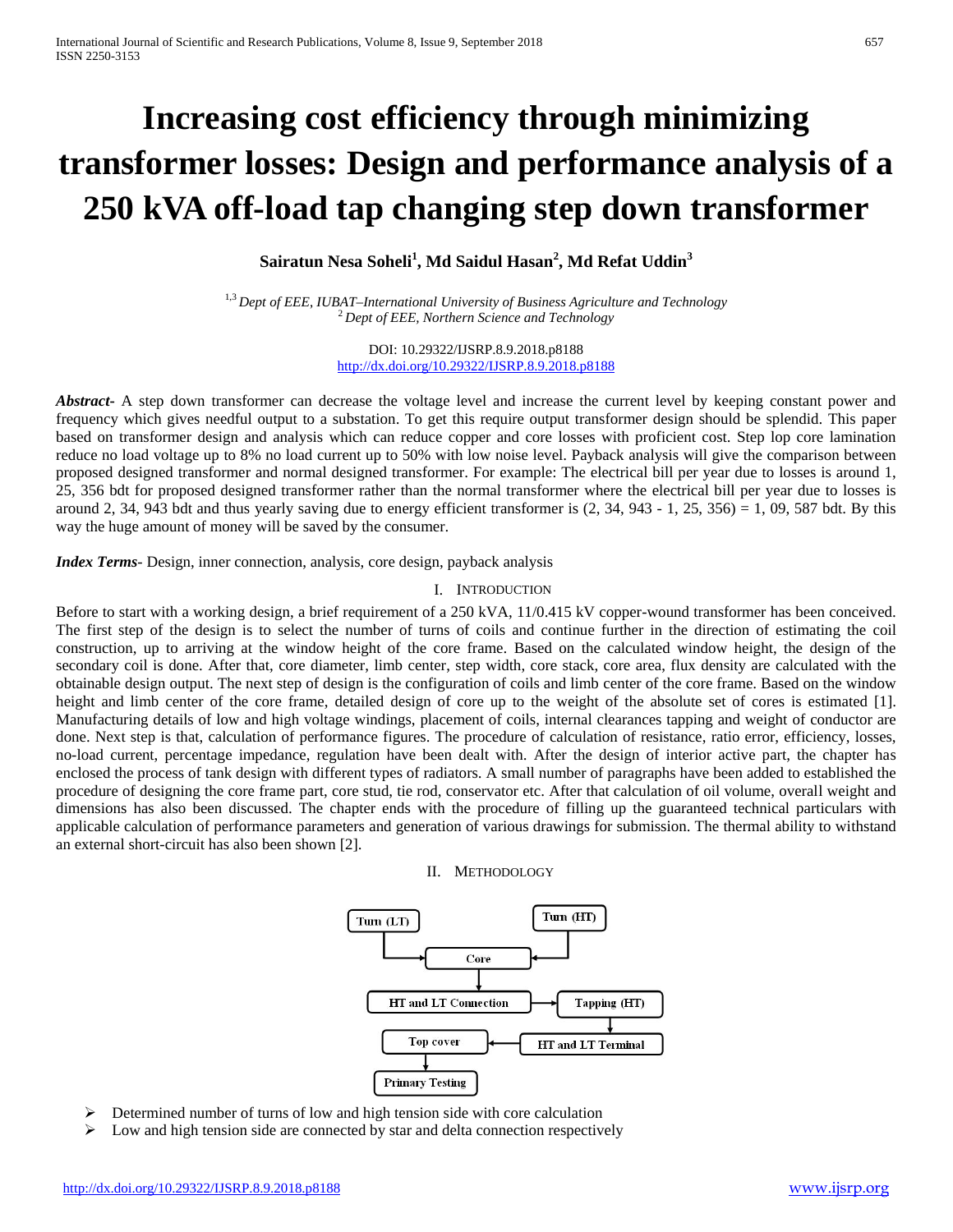- $\triangleright$  Tap changer connected with high tension copper winding and determine the terminals of low and high tension side [3]
- $\triangleright$  Setting of two terminal by tap cover with initial testing
	- III. SPECIFICATIONS OF THE PROPOSED TRANSFORMER
- $\triangleright$  Rating 250 kVA; oil cooled
- $\triangleright$  No-load voltage ratio 11000/415
- $\triangleright$  No. of phase 3 Phase
- $\triangleright$  Frequency 50 Hz
- $\triangleright$  Winding material Electrolytic copper
- $\triangleright$  Tapping's on HV  $\pm$  2% to  $\pm$  8% (off circuit)
- No. load/load loss 450/2610 watt
- $\triangleright$  Impedance 5.5%
- $\triangleright$  Flux density 1.6 Tesla (max)
- $\triangleright$  Current density 2.6 A/sq. mm (max)
- Connection Delta/star, vector group Dyn 11
- $\triangleright$  Temperature rise 45/75 °C
- $\triangleright$  Other specifications as per IS-2026
- $\triangleright$  High Tension (HT) = 11000 V
- $\triangleright$  Low Tension (LT) = 415 V
- Eet, Current at low tension side,  $I_{LT} = 347.80$  Amp<br>
let Current at high tension side,  $I_{LT} = 13.12$  or  $7<sub>z</sub>$
- Let, Current at high tension side,  $I_{HT}$  = 13.12 or 7.58 Amp

#### IV. BLUEPRINT OF THE PROPOSED TRANSFORMER

Copper is connected with high and low tension coil as well as the connection of high tension tapping diagrammatic concept given below:



Figure 1: Blueprint of proposed design transformer

Here, 250 kVA of load tap changing transformer which have 5 tapping and here tapping 2 is the standard tapping position of the transformer. In this taping 2 position we get the standard output result of transformer. High tension copper has to be connected with two parts in per phase because of proper oil circulation [4]. We can see that core is surrounded by the low tension coil and then this low tension coil is surrounded by the high tension coil. High tension coil connected with delta ways and low tension coil connected with star ways. For tapping purpose here the high tension coil starting part indicate by `S` and finishing part of the coil indicate by `F`. The first tapping start and finish are shorted that's why all winding are become connected and the result is that we get minimum voltage as an output in low tension side. Again the 5th tapping position the minimum winds are connected in a low tension side and thus we get maximum voltage as an output result on low tension side of a transformer [5].

#### V. PERFORMANCE ANALYSIS OF THE PROPOSED TRANSFORMER

### *A. LOW TENSION (HT) COIL CALCULATION*

Connection: Star Per turn voltage,  $(V/T) = (1 \div C) * \sqrt{(kVA * 1000) \div 3}$  ……………..(1) Here coefficient,  $C = 40$  and kVA = 250 Now from equation (1);  $(V/T) = (1 \div 40) * \sqrt{(250 * 1000) \div 3} = 7.21688$  V Voltage per phase,  $V_p = (low tension voltage \div \sqrt{3}) = (415 \div \sqrt{3}) = 239.60$  V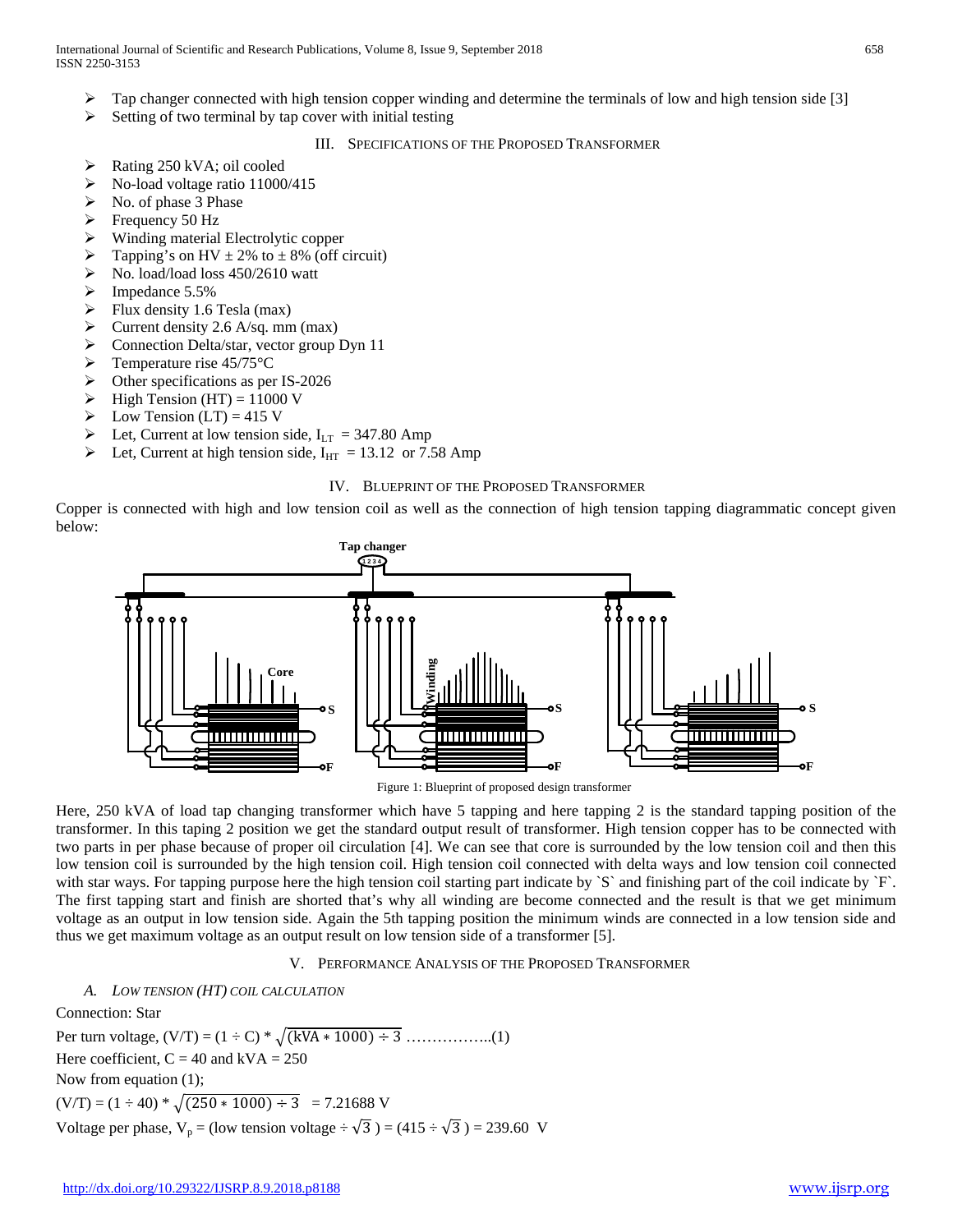Number of turn per phase,  $T = (voltage per phase \div per turn voltage)$  $= (239.6004 \div 7.21688) = 33.2$ Number of turn of low tension side =  $33.2 \times \sqrt{3} = 58$ *B. HIGH TENSION (HT) COIL CALCULATION* Connection: Delta Copper type: Bare

Number of parts  $=$  4 Per turn voltage,  $(V/T) = (1 + C) * \sqrt{(kVA * 1000) + 3}$  ……………….. (2) Here, coefficient,  $C= 40$  and kVA = 250 Now from equation (1);  $(V/T) = (1 \div 40) * \sqrt{(250 * 1000) \div 3} = 7.21688$  V Voltage per phase,  $V_p = (high tension voltage \div \sqrt{3}) = (11000 \div \sqrt{3}) = 6350.85$  V Number of turn per phase,  $T = (voltage per phase \div per turn voltage)$  $= (6350.85 \div 7.21688) = 879.99$ 

Number of turn of high tension side = 879.99  $\sqrt{3} \approx 1524$ 

*C. IRON CORE CALCULATION*

Core area  $A_i = \frac{Per \ turn \ voltage}{4.44 * f * Bm * 0.92}$ Here, Frequency,  $f = 50$  Hz Flux density,  $B_m = 1.57$ So,  $A_i = 0.022507$  m<sup>2</sup> = 22506.7 mm<sup>2</sup> Again, Core A<sub>i</sub> =  $\pi D^2/4$ So,  $\pi D^2 / 4 = 22506.7$ Diameter,  $D = 169.324$  mm

Table 1: Usable core diameter rating

| Core Diameter                       | $163 \text{ mm}$ |
|-------------------------------------|------------------|
| Number of turn in low tension side  | 32 T             |
| Number of turn in high tension side | 800 T            |

## *D. DETERMINE OF LOW TENSION COPPER SIZE:*

Current at low tension side,  $I_{LT}$  = 347.80 Amp

Copper current density =  $2.89 \text{ Amp/mm}^2 \text{ (std)}$ 

Required cross section area  $=\frac{\text{Current at low tension side}}{\text{Copper current density}} = \frac{347.80}{2.89} = 120 \text{ mm}^2$ 

|       | Copper Size (mm) | No of wire<br>along depth | No of wire<br>along depth | Area $(mm2)$<br>$A = 126$ mm <sup>2</sup> | Width |        |
|-------|------------------|---------------------------|---------------------------|-------------------------------------------|-------|--------|
| Width | <b>Thickness</b> |                           |                           |                                           |       | Height |
|       |                  |                           |                           |                                           |       |        |

Now,  $9 * 3.5$  mm copper may be used for low tension coil with damp proof course (DPC) is  $9.5 * 4.0$ Determination of inner diameter (IO), outer diameter (OD), axial length (A/L) of low tension coil; Core diameter  $(D) = 163$  mm

Inner diameter (ID) =  $(D + \text{press. thickness} * 2) = 170 \text{ mm}$ 

Outer diameter (OD) =  $(ID + 2 * low tension radial depth) = 206 mm$ 

Axial length  $(A/L) = [(T' * NT) * (\frac{Total number of turn}{L})] + [(T') + Pressboard width min]$ Axial length of low tension A /  $L_{LT}$  = 360 mm

*E. DETERMINE OF HIGH TENSION COPPER SIZE*

Current at high tension side,  $I_{\text{HT}} = 7.58$  Amp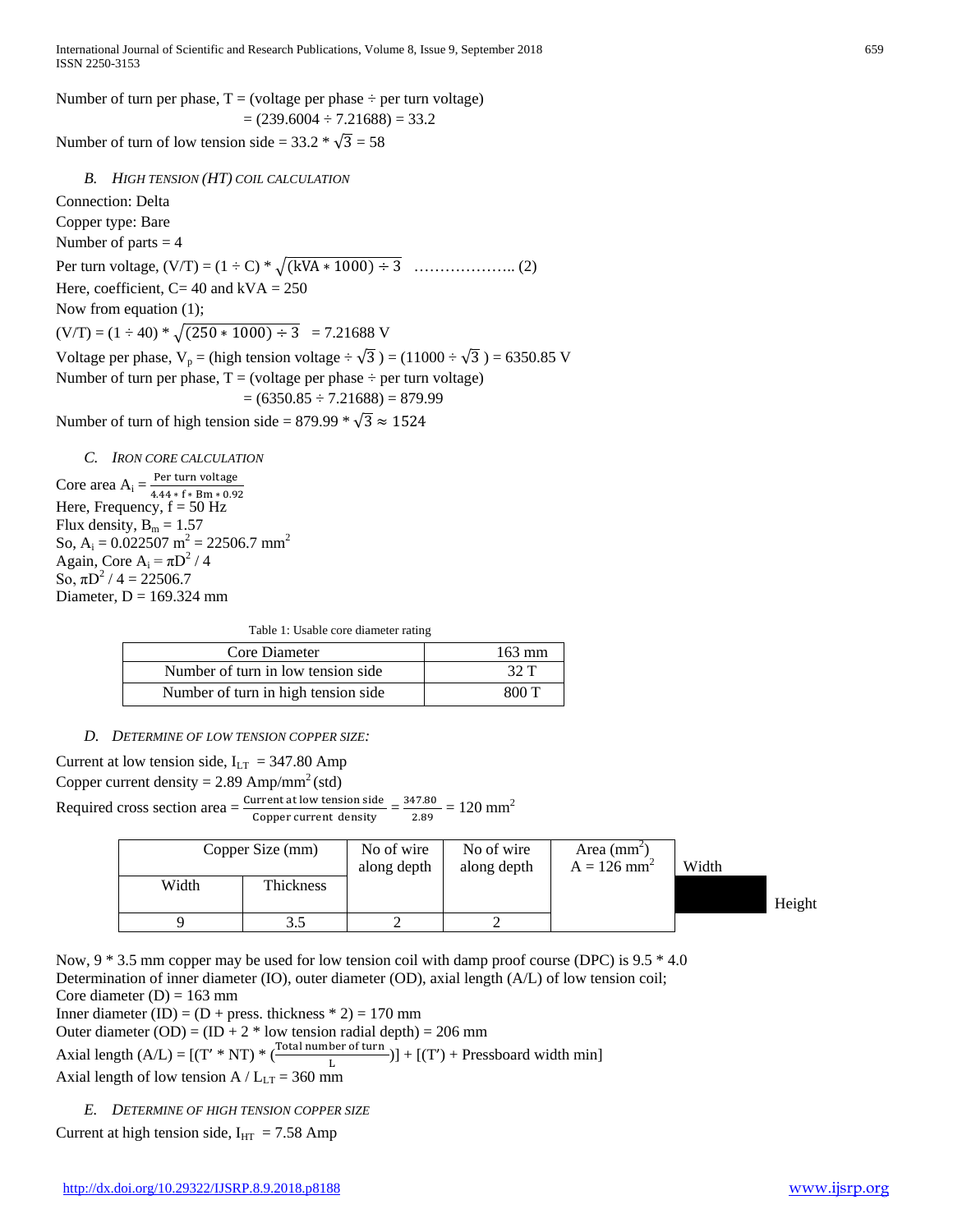Copper current density  $\delta = 2.89$  Amp/mm<sup>2</sup> (std)

Required cross section area  $=\frac{\text{Current at high tension side}}{\text{Copper current density}} = \frac{7.58}{2.89} = 2.621 \text{ mm}^2$ 

Table 2: Copper size and area

| Copper size   | Area              |           |
|---------------|-------------------|-----------|
| Diameter(SWG) | ATH<br>. $(mm^2)$ |           |
|               |                   | 3.2349065 |

SWG is Standard Wire Gauge = 14 used for high tension coil Damp proof course (DPC) copper size  $= 2.1$  mm Damp proof course (DPC) thickness  $= 0.07$  mm Here,  $(11000 * \sqrt{3}) / 415 = 45.910$ Number of turn of high tension side = 1524 Determination of inner diameter (IO), Outer diameter (OD), Axial length (A/L) of high tension coil; Total axial length,  $(A/L)_{HT,T} = [(A/L)_{LT} -$ gap for part coil] = 322 mm Single axial length,  $(A/L)_{HT,S} = \frac{(A/L)_{HT,T}}{no \space of \space parts} = 80.5$  mm So, per layer turn,  $T_p = \frac{(A/L) H T, T}{total copper size} = 38$ Total calculated layer =  $\frac{\text{turn per coul}}{\text{T p}}$  = 9.8217391 In practical no of layer  $= 10$ Inner diameter (ID) = low tension outer diameter + gap between low tension and high tension coil = 245 mm High tension outer diameter (OD) = inner diameter + (total copper wire diameter  $* 2 *$  no of layer) + oil duct (0) + leatheroid paper (5)  $= 292$  mm Axial length  $(A/L)_{HT,S}$  = 80.5 mm

*F. OVERALL CORE DESIGN OF 250 KVA STEP DOWN TRANSFORMER*

Axial length,  $(A/L)_{LT} = 360$  mm Window wide and height  $(W/H) = (A/L)_{LT}$  clearance = 360 + 25 = 385 mm Core diameter,  $D = 163$  mm  $1<sup>st</sup>$  stack = 30 mm Core width  $= 160$  mm

P to P distance = high tension outer diameter + clearance =  $292 + 10 = 302$ 

A Core length,  $L_A =$  (window wide and height + 2  $*$  core width) = (385 + 2  $*$  160) = 705 mm

B Core length,  $L_B =$  (window wide and height + core width) = (385 + 160) = 545 mm

C Core length,  $L_C = (2 * P)$  to P distance core + core width) = 746 mm

 $X = [C \text{ core length}, L_{C} - (3 * \text{ core width})] / 2 = [746 - (3 * 160)] = 142 \text{ mm}$ 



Figure 1: Limbed Core

# *PART A*

Length of lamination (L) is calculated as  $(W/H + 2W)$  mm, where W/H and W are in mm Similarly, weight is calculated as =  $28$  [(L – W) \* W \* core stack \* density \* 0.97 \*  $10^{-3}$ ] Where L, W and core stack are in cm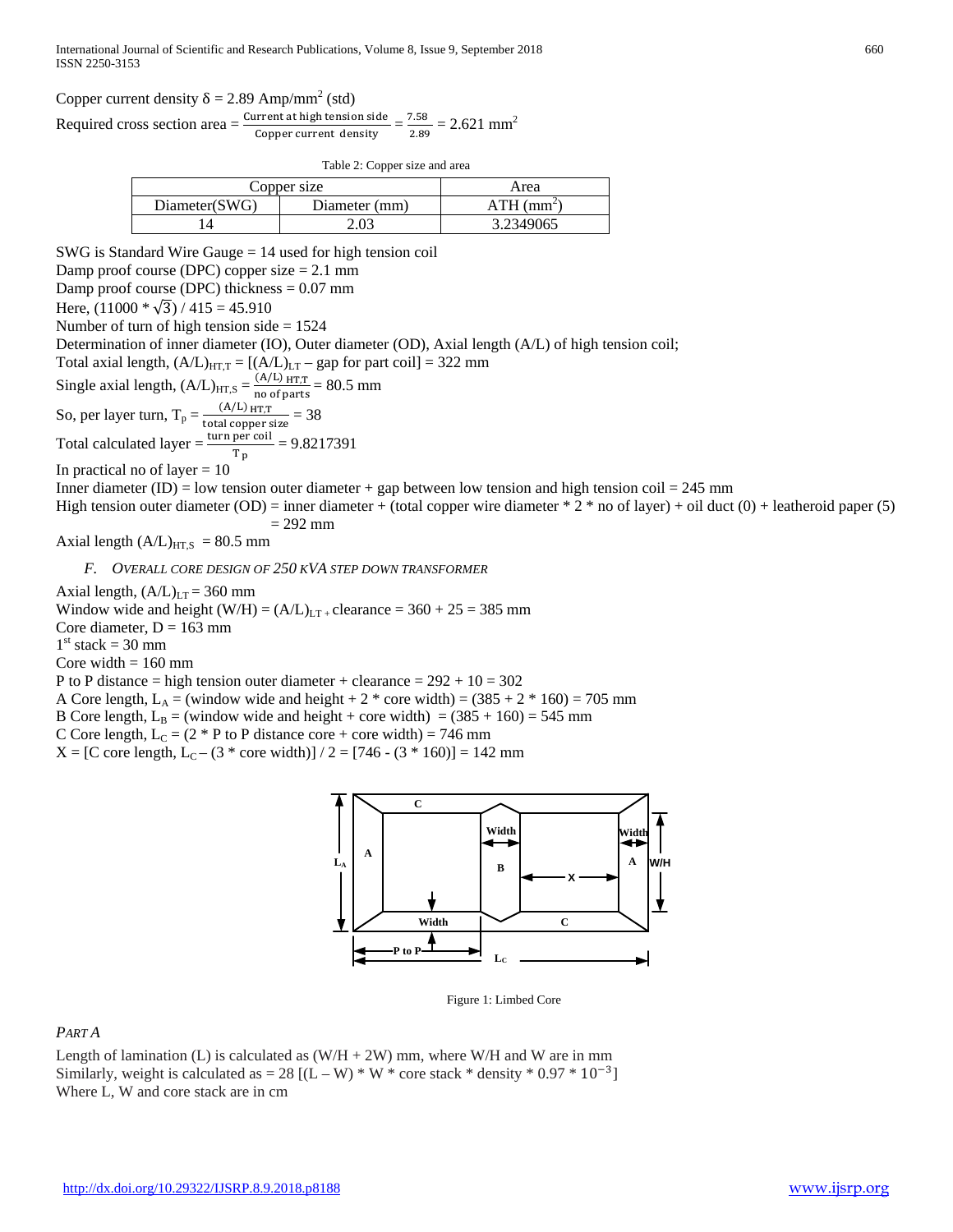| Core A                     |                |     |       |                |            |
|----------------------------|----------------|-----|-------|----------------|------------|
| SI. no                     | L <sub>2</sub> | b   | $L_1$ | Stack          | Weight(kg) |
| 1                          | 385            | 155 | 700   | 60             | 40.09      |
| $\overline{2}$             | 390            | 150 | 695   | 40             | 25.62      |
| 3                          | 395            | 145 | 690   | 27             | 16.93      |
| 4                          | 400            | 140 | 685   | 22             | 13.03      |
| 5                          | 405            | 135 | 675   | 18             | 10.62      |
| 6                          | 410            | 125 | 665   | 30             | 16.21      |
| 7                          | 415            | 115 | 655   | 24             | 12.07      |
| 8                          | 420            | 105 | 645   | 20             | 9.02       |
| 9                          | 425            | 95  | 635   | 17             | 7.08       |
| 10                         | 430            | 85  | 625   | 14             | 5.42       |
| 11                         | 435            | 75  | 615   | 12             | 4.11       |
| 12                         | 440            | 65  | 605   | 10             | 3.05       |
| 13                         | 445            | 55  | 595   | 9              | 2.19       |
| 14                         | 450            | 45  | 585   | $\overline{7}$ | 1.51       |
| 15                         | 455            | 35  | 580   | 6              | 0.97       |
| Total weight = $139.18$ kg |                |     |       |                |            |





Figure 2: Core A cutting design

## *PART B*

Length of lamination, L is calculated as  $(W/H + W)$  mm; where W/H and W are in mm Similarly, weight is calculated as =  $(L - 1/2 W) * W *$  core stack \* density \* 0.97 \*10<sup>-3</sup> kg Where *L*, *W* and core stack are in cm

|        |                |     | Core B |              |            |
|--------|----------------|-----|--------|--------------|------------|
| SI. no | L <sub>2</sub> | b   | $L_1$  | <b>Stack</b> | Weight(kg) |
| 1      | 385            | 155 | 454    | 30           | 17.10      |
| 2      | 390            | 150 | 454    | 19.77        | 10.98      |
| 3      | 395            | 145 | 454    | 14           | 7.30       |
| 4      | 400            | 140 | 454    | 11           | 5.65       |
| 5      | 405            | 135 | 454    | 9            | 4.63       |
| 6      | 410            | 125 | 454    | 15           | 7.14       |
| 7      | 415            | 115 | 454    | 12           | 5.37       |
| 8      | 420            | 105 | 454    | 10           | 4.14       |
| 9      | 425            | 95  | 454    | 8            | 3.21       |
| 10     | 430            | 85  | 454    | 7            | 2.49       |
| 11     | 435            | 75  | 454    | 6            | 1.90       |
| 12     | 440            | 65  | 454    | 5            | 1.43       |
| 13     | 445            | 55  | 454    | 4            | 1.04       |

Table.4: Core B cutting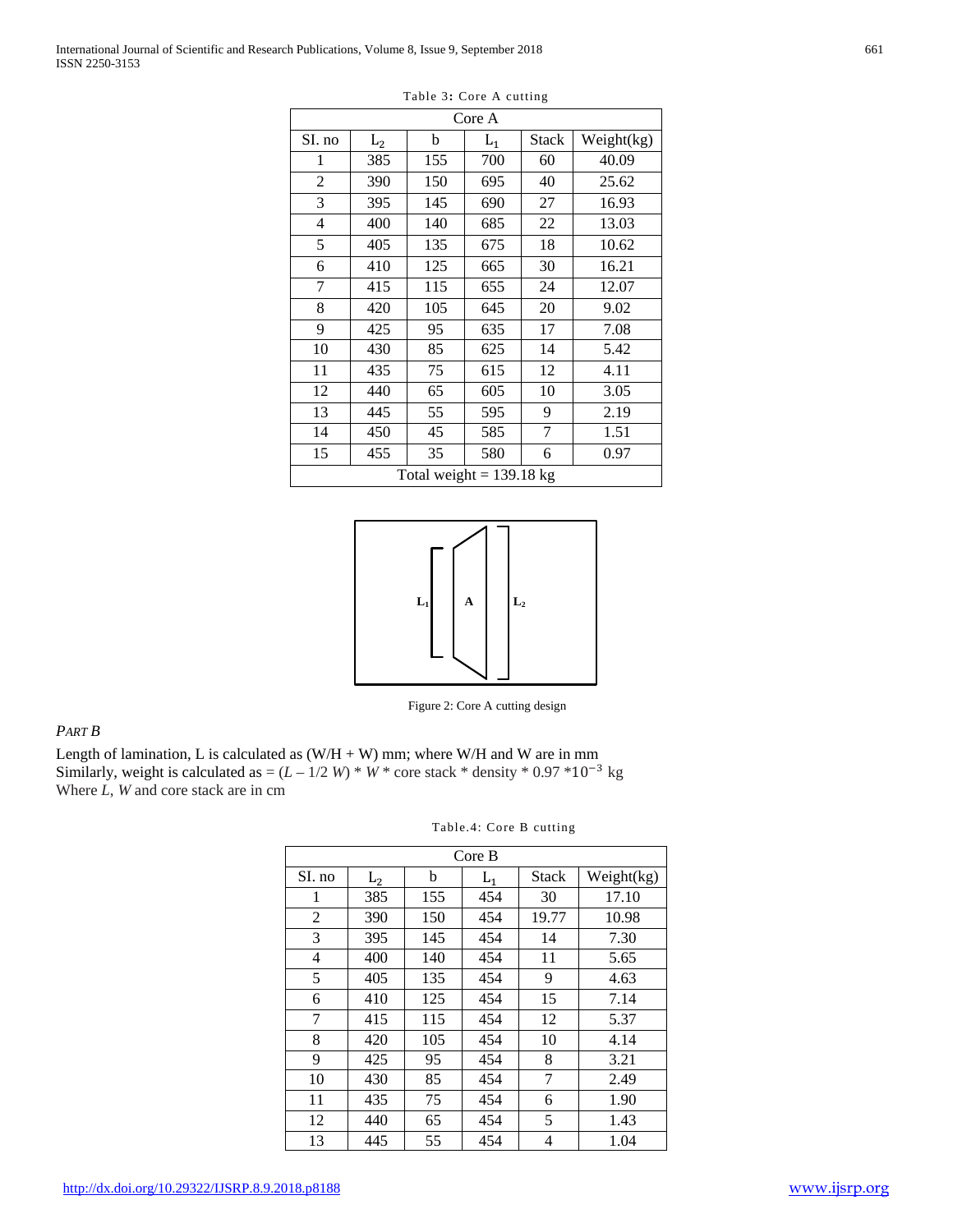| $\overline{4}$                           | 450 |    |  |  |     |  |
|------------------------------------------|-----|----|--|--|-----|--|
|                                          |     | 35 |  |  | 147 |  |
| Core weight = 60 and stack = $154.04604$ |     |    |  |  |     |  |



Figure 3: Design of B core

Table 5: Core C cutting

*PART C*

Length of lamination (L) is calculated as  $(2 C/L + W)$  mm

Where C/L, W are in mm similarly

Weight is calculated as =  $2 * [(L - W) * W - 1/2 W^2] * \text{Core stack} * \text{density} * 0.97 * 10^{-3} \text{ kg}$ Where L, W and core stack are in cm

Length of 1st step =  $(2 * 460 + 240) = 1160$ 

Weight of 1st step = 2 \* [(116 – 24) \* 24 –  $(\frac{1}{2} \times 24)^2$ ] \* 6.248 \* 7.65 \* 0.97 \* 10<sup>-3</sup> = 191.38 kg

| Core B                            |                |     |       |              |            |
|-----------------------------------|----------------|-----|-------|--------------|------------|
| SI. no                            | L <sub>2</sub> | b   | $L_1$ | <b>Stack</b> | Weight(kg) |
| 1                                 | 225            | 155 | 715   | 60           | 38.53      |
| 2                                 | 130            | 150 | 710   | 40           | 24.72      |
| 3                                 | 135            | 145 | 705   | 27           | 16.42      |
| $\overline{4}$                    | 140            | 140 | 700   | 22           | 12.70      |
| 5                                 | 145            | 135 | 695   | 18           | 10.40      |
| 6                                 | 155            | 125 | 685   | 30           | 16.03      |
| 7                                 | 165            | 115 | 675   | 24           | 12.04      |
| 8                                 | 175            | 105 | 665   | 20           | 9.27       |
| 9                                 | 185            | 95  | 655   | 17           | 7.19       |
| 10                                | 195            | 85  | 645   | 14           | 5.56       |
| 11                                | 205            | 75  | 635   | 12           | 4.25       |
| 12                                | 205            | 65  | 635   | 10           | 3.18       |
| 13                                | 205            | 55  | 635   | 9            | 2.31       |
| 14                                | 205            | 45  | 635   | 7            | 1.60       |
| 15                                | 205            | 35  | 635   | 6            | 1.04       |
| Total core weight $C = 145.70$ kg |                |     |       |              |            |



Figure 1: Design of core C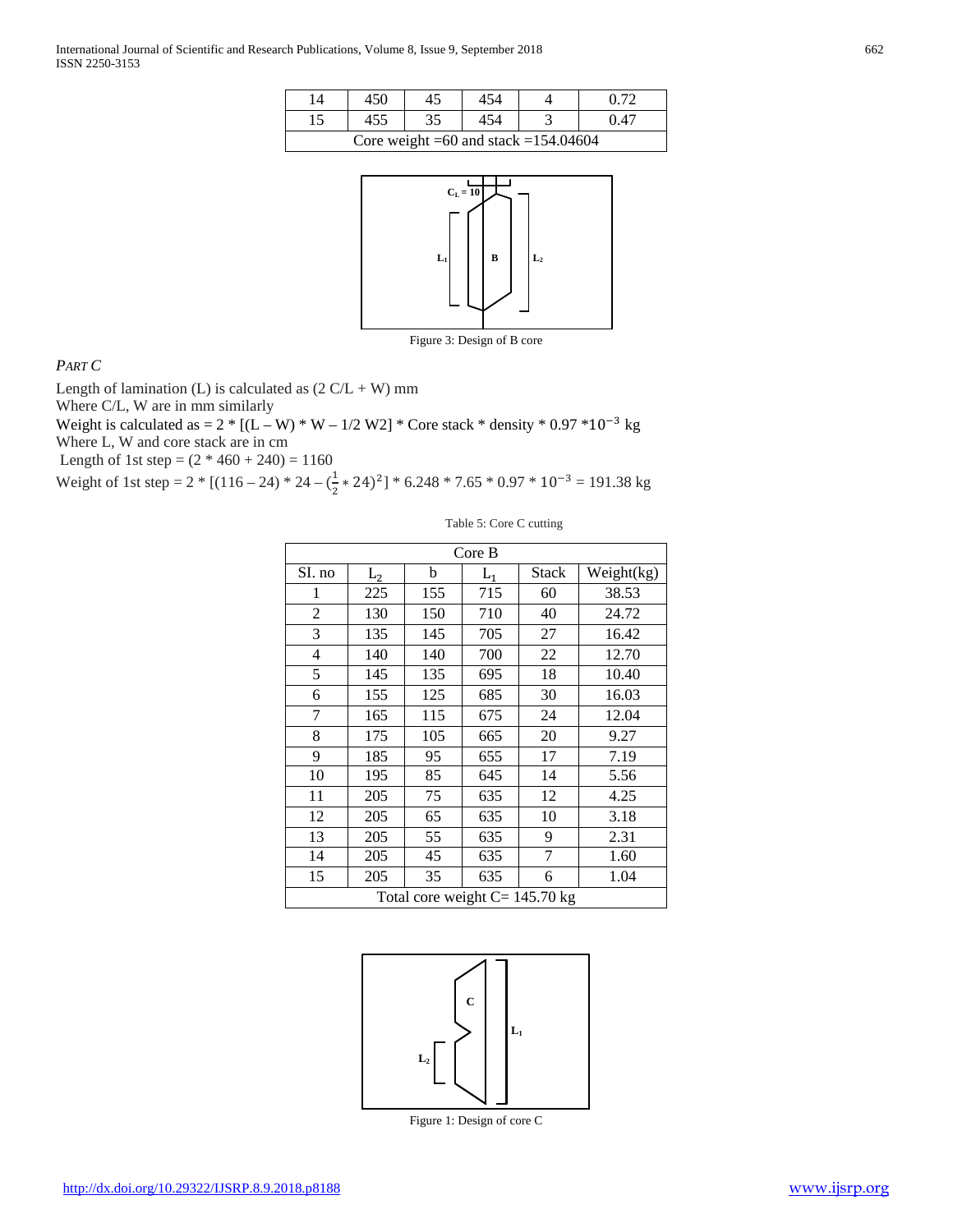Total weight of core, Weight of Part *A* = 139.18 kg Weight of Part  $B = 60.04$  kg Weight of Part *C* = 145.70 kg Total weight of core  $= 344.92$  kg So, designed of 250 kVA step down transformers is strongly considering all losses as core and copper losses

| Design validation sheet |                         |                   |                                          |          |  |
|-------------------------|-------------------------|-------------------|------------------------------------------|----------|--|
| kVA                     | 250                     | Voltage 11/.415kV | $+2.5\%$ to -7.5% in step of 2.5% Taping |          |  |
| SI. no                  | Description             | Units             | Guaranteed                               | Designed |  |
|                         | No load loss            | W                 | 275                                      | 273.74   |  |
| 2                       | No load current         | A                 | 1% OF FL                                 |          |  |
| 3                       | Load loss               | W                 | 2650                                     | 2648     |  |
| $\overline{4}$          | $I^2R$ loss             | W                 |                                          | 2443     |  |
| 5                       | Stray loss              | W                 |                                          | 205      |  |
| 6                       | Impedance               | $\%$              | 4                                        | 4.08     |  |
| 7                       | Reactance               | $\%$              |                                          | 3.86     |  |
| 8                       | HV resistance $@ 75$ °C | Ω                 |                                          | 12.95    |  |
| 9                       | LV resistance $@ 75$ °C | Ω                 |                                          | 0.004373 |  |
| 10                      | Temp rise oil           | $\rm ^{\circ}C$   | 60                                       |          |  |
| 11                      | Temp rise wedge         | $\rm ^{\circ}C$   | 65                                       |          |  |
| 12                      | LV per coil weight      | Kg's              |                                          | 23.0     |  |
| 13                      | HV per coil weight      | Kg's              |                                          | 7.36     |  |
| 14                      | Total job weight        | Kg's              |                                          | 1034     |  |

Table 6: All losses are considered for design of transformer

# VI. TAP CHANGING PROCESS OF THE PROPOSED TRANSFORMER

Tap changing process is the process of selecting or cutting out a certain number of turns on the transformer winding thus obtaining a variable turns ratio. This is done in order to maintain the output voltage within desirable limits because the equipment works satisfactory in the power system [3]. According to the diagram, used 2.5 % tapping for the off load tap changing transformer for this reason output voltage might be five different values and thus from tapping one to tapping five voltage level increase respectively up to a certain position.



Figure 5: Off load tapping connection on 250 kVA transformer

Tapping calculation given below:

For 250 kVA transformer used 2.5% tapping

High tension coil number of turns  $= 1524$ 

So the tapping turns will be for  $2.5\% = 1524 * (2.5 / 100) = 38$  turns

For better voltage control the total primary turns will be  $(1524 + 38) = 1562 \approx 1600$ 

High tension coil have two parts, one is top coil and another is bottom coil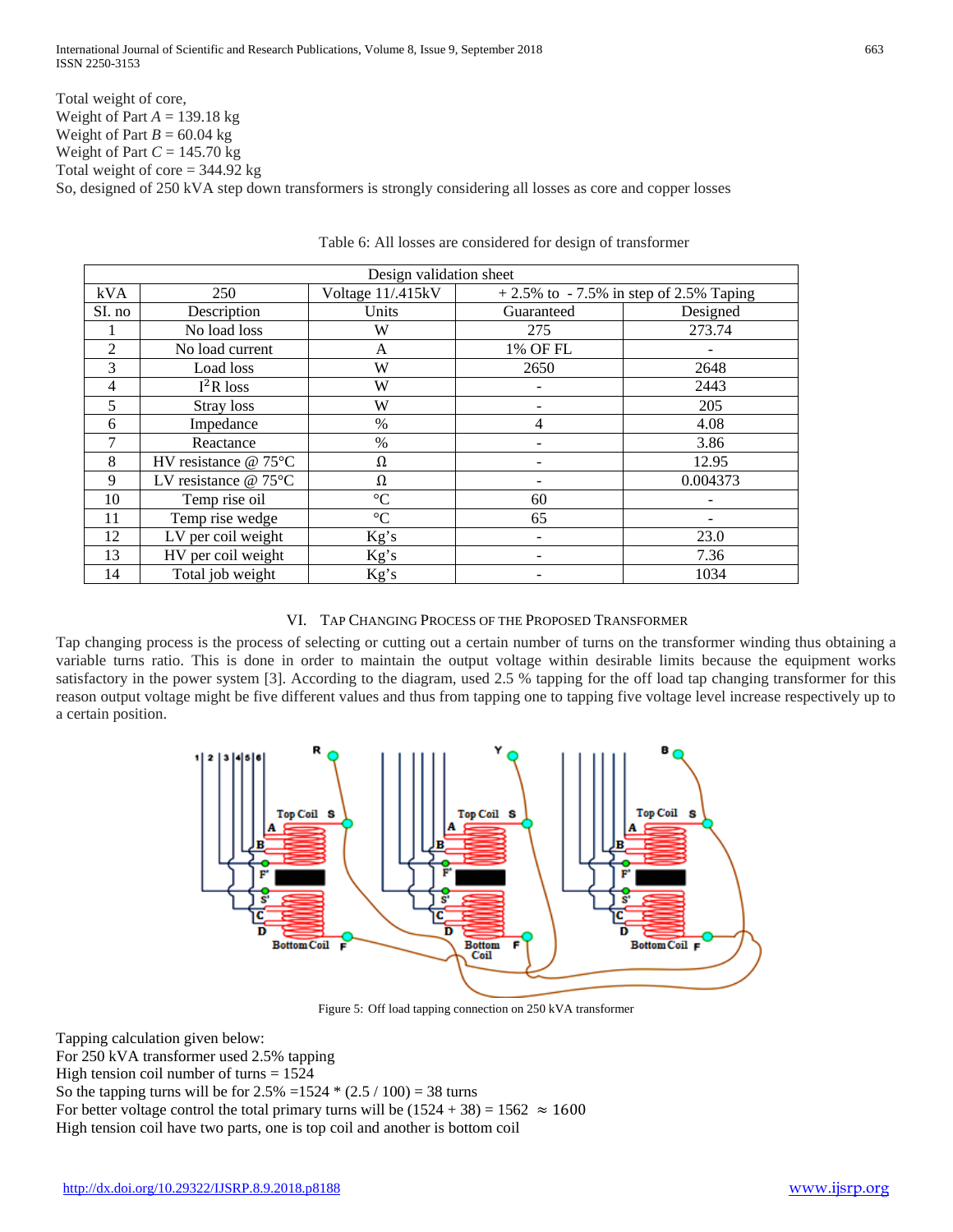International Journal of Scientific and Research Publications, Volume 8, Issue 9, September 2018 664 ISSN 2250-3153

So, within this 1600 turns the top coil have 800 turns and the bottom coil have 800 turns. The top coil tapping is given at the end of the turns and the three tapping connections for the top coil are given below:

Total Number of turns 800 Start of HT coil  $(S) = 0$  turn Finish of top coil  $(F') = 800$  turns Tapping point  $B = 800 - 38 = 762$  turns Tapping point  $A = 762 - 38 = 724$  turns The bottom coil tapping are given at the beginning of the turns and the three tapping connections for the bottom coil are given below: Start of Bottom Coil  $(S') = 800$  turns

Finish of  $LT$  coil  $(F) = 0$  turn Tapping point  $C = 800 - 38 = 762$  turns Tapping point  $D = 762 - 38 = 724$  turns

### VII. PAYBACK ANALYSIS OF THE PROPOSED TRANSFORMER

The payback period is the length of time required to recuperate the preliminary cash expenditure on the project. The proposed transformer has a proven and reliable design which ensures an economical life of the transformer for more than 20 years. The energy efficiency transformer reduces the electricity bill by reducing the total losses as shown in the following example:

| Sl no                    | Payback analysis                                                                | 250 kVA             |
|--------------------------|---------------------------------------------------------------------------------|---------------------|
| 1                        | Losses are considered for full load application (utilization factor)            |                     |
| $\overline{2}$           | Electricity charges considered per kWH (cost of Tk./unit)                       | 4.5                 |
| 3                        | Rating considered                                                               | 250 kVA             |
| $\overline{4}$           | No. of hours in a year $(24 * 365)$                                             | 8760                |
|                          |                                                                                 |                     |
| A                        | Proposed designed energy efficient transformer                                  |                     |
|                          | No load $loss + Full$ load loss                                                 | $(0.360 + 2.82)$ kW |
|                          | Total load loss (kW)                                                            | 3.18 kW             |
|                          |                                                                                 |                     |
| B                        | Normal designed ordinary transformer                                            |                     |
|                          | No load $loss + load$ loss                                                      | $(0.56 + 5.4)$ kW   |
|                          | Total load losses (kW)                                                          | 5.96 kW             |
|                          |                                                                                 |                     |
| A <sub>1</sub>           | Electricity bill per year due to losses for proposed transformer                |                     |
|                          | Utilization (1) * price per unit (4.5) * total no of hrs $(8760)$ * loss (22.6) | 1, 25, 356 bdt      |
|                          |                                                                                 |                     |
| $\mathbf{B}_1$           | Electrical bill per year due to losses (bdt)                                    |                     |
|                          | Utilization (1) * price per unit (4.5) * total no of hrs $(8760)$ * loss (35.6) | 2, 34, 943.20 bdt   |
|                          |                                                                                 |                     |
| $\mathbf X$              | Yearly saving due to energy efficient transformer $(B_1 - A_1)$                 | 1, 09, 587.00 bdt   |
| $P_1$                    | Approximate price of 250 kVA transformer                                        | 4, 00, 000.00 bdt   |
| $P_2$                    | Price of 250 kVA ordinary transformer                                           | 3, 30, 000.00 bdt   |
| $P_1 - P_2$              | Price difference for energy efficient design                                    | 70,000.00 bdt       |
| $\mathbf{P}_\mathrm{B}$  | Payback period in year, $P_B = \frac{P_1 - P_2}{Y}$                             | $0.64$ year         |
| $\mathbf{P'}_\mathrm{B}$ | Payback period in month = $P_B * 12$                                            | 7.6 month           |

# VIII. RESULT

Manufacture of the transformer by using this design, core and copper losses are very low. It is also eco-friendly cause of the noise is very low and output voltage is 99% which reduce electric bills and gives long-lasting life. Core and copper calculations such an accurate that the economical transformer design cost becomes low. Payback and Resulting analysis are discussed in this paper robustly.